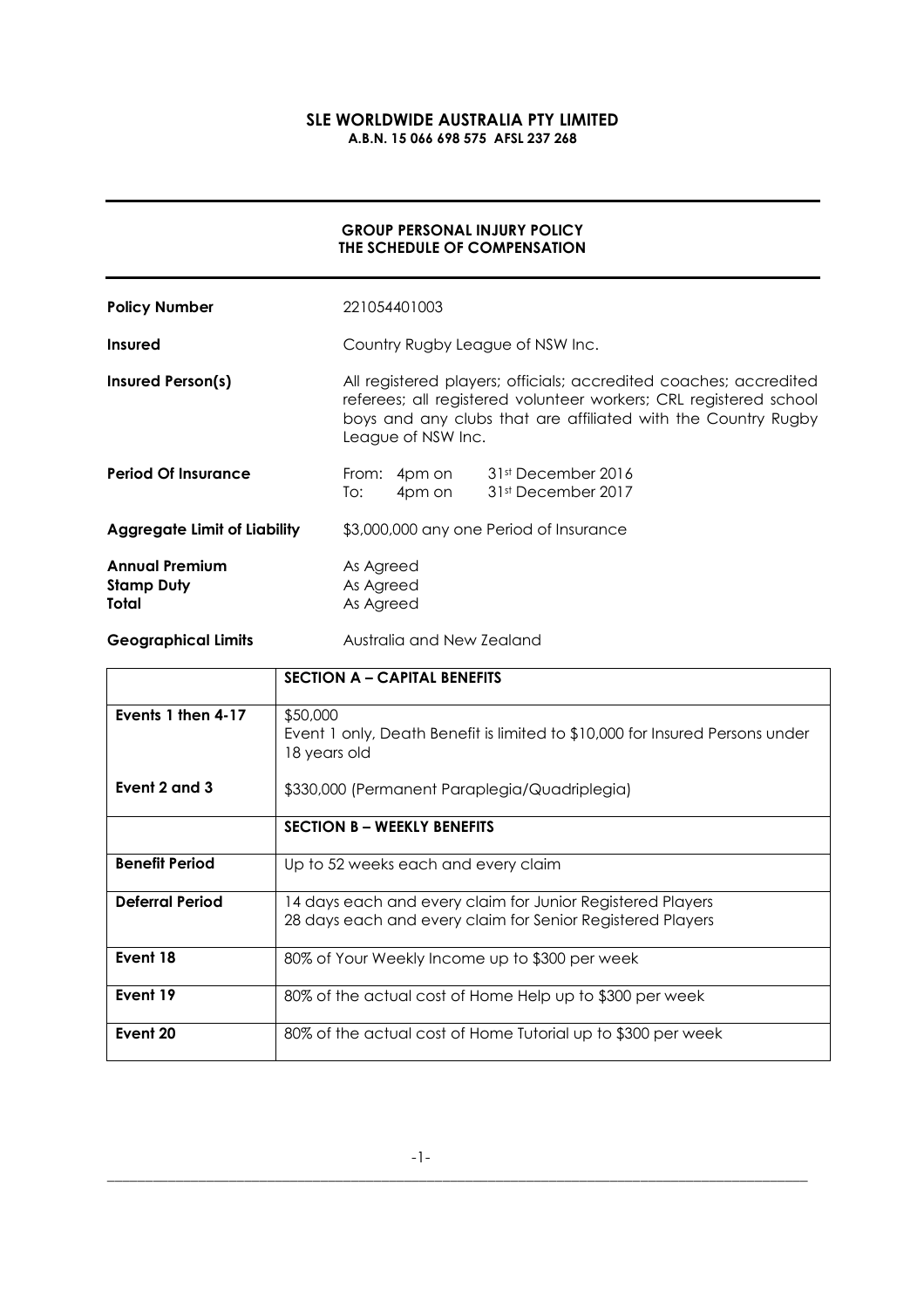### SLE WORLDWIDE AUSTRALIA PTY LIMITED A.B.N. 15 066 698 575 AFSL 237 268

|                                                                                                            | <b>SECTION C - SPECIAL BENEFITS</b>                                                                                                                                                                                                                                                                                                                                                        |
|------------------------------------------------------------------------------------------------------------|--------------------------------------------------------------------------------------------------------------------------------------------------------------------------------------------------------------------------------------------------------------------------------------------------------------------------------------------------------------------------------------------|
| <b>Non-Medicare</b><br><b>Medical Expenses</b>                                                             | We will pay 80% of eligible Expenses (as defined), after any<br>reimbursement from a recognised private health fund, up to a maximum<br>of \$2,500 for any one Injury and up to \$4,000 any one Period of Insurance.                                                                                                                                                                       |
| <b>Excess</b>                                                                                              | \$50 each and every claim for physiotherapy, chiropractic, osteopathic,<br>acupuncture and remedial massage expenses.<br>Cover for expenses will only apply if treatment has been certified<br>necessary by a legally qualified medical practitioner to a registered<br>provider.                                                                                                          |
| <b>Nil Excess</b>                                                                                          | If the Insured Person is a member of a registered Private Health Fund.                                                                                                                                                                                                                                                                                                                     |
| <b>Travel and</b><br><b>Accommodation</b><br><b>Expenses</b><br>(Junior Registered<br><b>Players Only)</b> | We will pay 80% of reasonable travel and or accommodation expenses<br>(as defined) with any motel/hotel accommodation being capped at<br>\$150 per night. These accumulated benefits will be paid up to a total<br>maximum benefit of \$1,000 for any one injury and during any one policy<br>period. Appropriate receipts must be provided for any of these benefits<br>to be considered. |
| Parent<br>Inconvenience<br>Allowance                                                                       | We will pay 100% of eligible expenses (as defined) to parents of full time<br>student's and under 25 years of age travel & accommodation expenses<br>paid at \$100 per day up to a maximum benefit of \$2,000. No benefit<br>payable for first 2 days of hospitalisation                                                                                                                   |
| <b>Funeral Expenses</b>                                                                                    | We will pay 100% of eligible Expenses up to \$2,000                                                                                                                                                                                                                                                                                                                                        |

Age Limitation **Age Limitation** Over 5 years and under 85 years

Broker: CRL OF NSW

Extent Of Cover Group Personal Injury August 2016 Policy

Insurer 100% underwritten for certain underwriters at Lloyd's of London by their agent SLE Worldwide Australia Pty Limited under binding authority B0572NA16SL01.

After

Po Box 411

Sydney Markets NSW 2129

Signed

Dated 14<sup>TH</sup> November 2016

-2-

\_\_\_\_\_\_\_\_\_\_\_\_\_\_\_\_\_\_\_\_\_\_\_\_\_\_\_\_\_\_\_\_\_\_\_\_\_\_\_\_\_\_\_\_\_\_\_\_\_\_\_\_\_\_\_\_\_\_\_\_\_\_\_\_\_\_\_\_\_\_\_\_\_\_\_\_\_\_\_\_\_\_\_\_\_\_\_\_\_\_\_\_